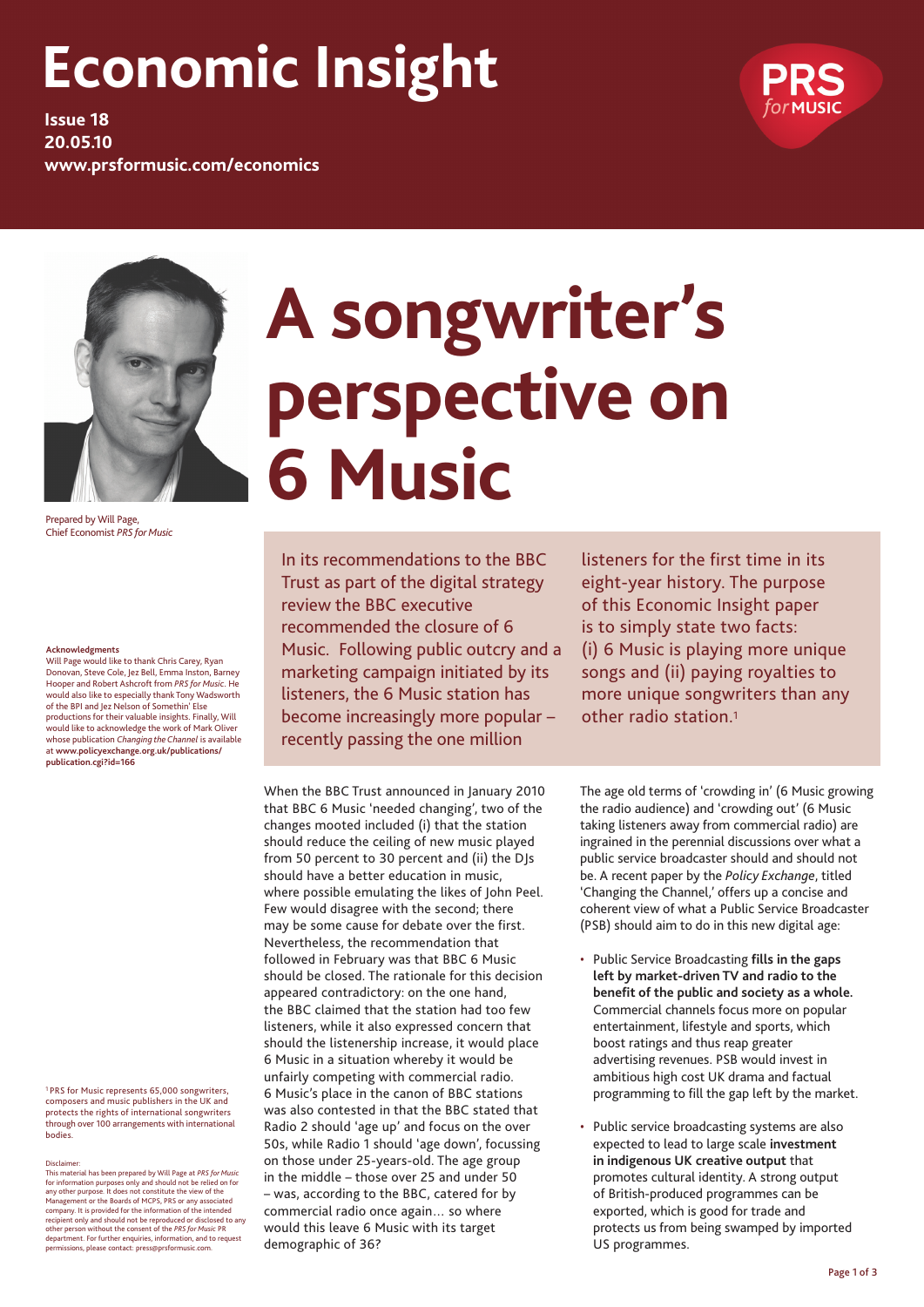The *Policy Exchange* report argues that the UK has been more successful than most European countries in this instance because it is protected. Tellingly, the supported domestic content sector has emerged as an important second player behind the US across the globe. This view can be broadened out across other UK creative industries and strengthened further by considering a *PRS for Music* perspective on the value of songwriter repertoire at home and abroad. In a paper published last year entitled *Adding up the Music Industry for 2008*, a similar point was illustrated: the UK is one of only three countries, along with the US and Sweden, who can claim to be a net exporter of repertoire: more money comes in from overseas than gets sent out. Whilst acknowledging the success stories of the UK television and music industries, it is hard to disagree with the *Policy Exchange* conclusion - that we need a dramatic re-think if we are to continue to deliver public service broadcasting in an entirely new age. Ofcom has promoted the importance of evidence based decision making and the purpose of this Insight Paper is to inform that rethinking with evidence.

#### **Measuring distinctiveness**

The first and foremost recommendation to come out of the *Policy Exchange* paper is that the BBC: "needs to focus its assessment of new and existing services on quality and differentiation rather than reach. It needs to stop expending significant resources on sports rights, 16 to 35 targeted services, popular entertainment talent, and acquisitions with the sole or

#### **Unique tracks exploited by station over a 30 day period**

Source: PRS for Music (covering period mid-April to mid-May) and Compare my Radio

Smooth Radio 2 April 1404 Real Radio Critics Rock Pasio Scotland Jack FM Oxfordshire Absolute Radio Rock<br>Kolowite Cassic Rock<br>Absolute Cassic<br>Absolute P Absolute 80s BBC Radio Way Manchester Beacon Shropshire Heart Of the Atlantic Wyvern FM Magic 105.4 Region Mest Kodsky Oxfords FMQ19 Capital FM Choice FM 3,500 3,000 2,500 2,000 1,500 1,000 500 Unique tracks Industry average

The broadcast of unique songs offers one measure of distinctiveness and 6 Music clearly ticks that box playing 500 more songs than its closest neighbour over a 30 day period. The next intuitive step is to look at songwriters and ask how many unique songwriters got paid from each respective radio station during a set time period. For this the evidence refers to 2009 Q4 as it is the most recently available data set. As illustrated in the chart below, 6 Music also tops the list when looking at number of members receiving payment from each

station. Indeed, 25 percent of all PRS for Music members earning royalties from radio earn from 6 Music. Furthermore, around 750 (or 4 percent of all) members earning royalties from radio are paid exclusively for performances on 6 Music - which is to say that those songs are not played anywhere else across the UK radio network. It is also worth noting that the BBC massively outperforms commercial radio on this measure, showing the diversity of its output versus commercial radio sector.

main purpose of extending reach. Instead it should concentrate its resources on maximising the **quality and distinctiveness** of what it provides to all groups". Defining quality in the PSB context is beyond the scope of this paper. However, economics can help inform how distinctiveness can be measured by drawing on the data of licensing and distributing royalties to the songwriters of *PRS for Music* and sense checking that analysis with externally available data in the market place. Whilst the analysis below focuses on 6 Music this is a reflection of the available data from both internal and external sources. A similar analysis could be carried out for the Asian Network. Two pieces of evidence are presented below: evidence regarding songs and the songwriters in relation

The first piece of evidence looks at the diversity, and indirectly the distinctiveness, of the playlists across all forty three stations tracked by www.comparemyradio.com The data has been reconciled with *PRS for Music* data to ensure robustness. The chart suggests that not only do BBC radio stations use consistently more tracks per station than commercial radio, but 6 Music uses more unique tracks than any other radio station. Indeed, 6 Music plays three times as many tracks than BBC Radio 1, which lies just beneath the industry average (see chart below). 6 Music played over 3,000 unique songs in the thirty day period ending mid-May 2010 which is remarkable, especially when considering distinctiveness in

to airplay on 6 Music.

the PSB context.